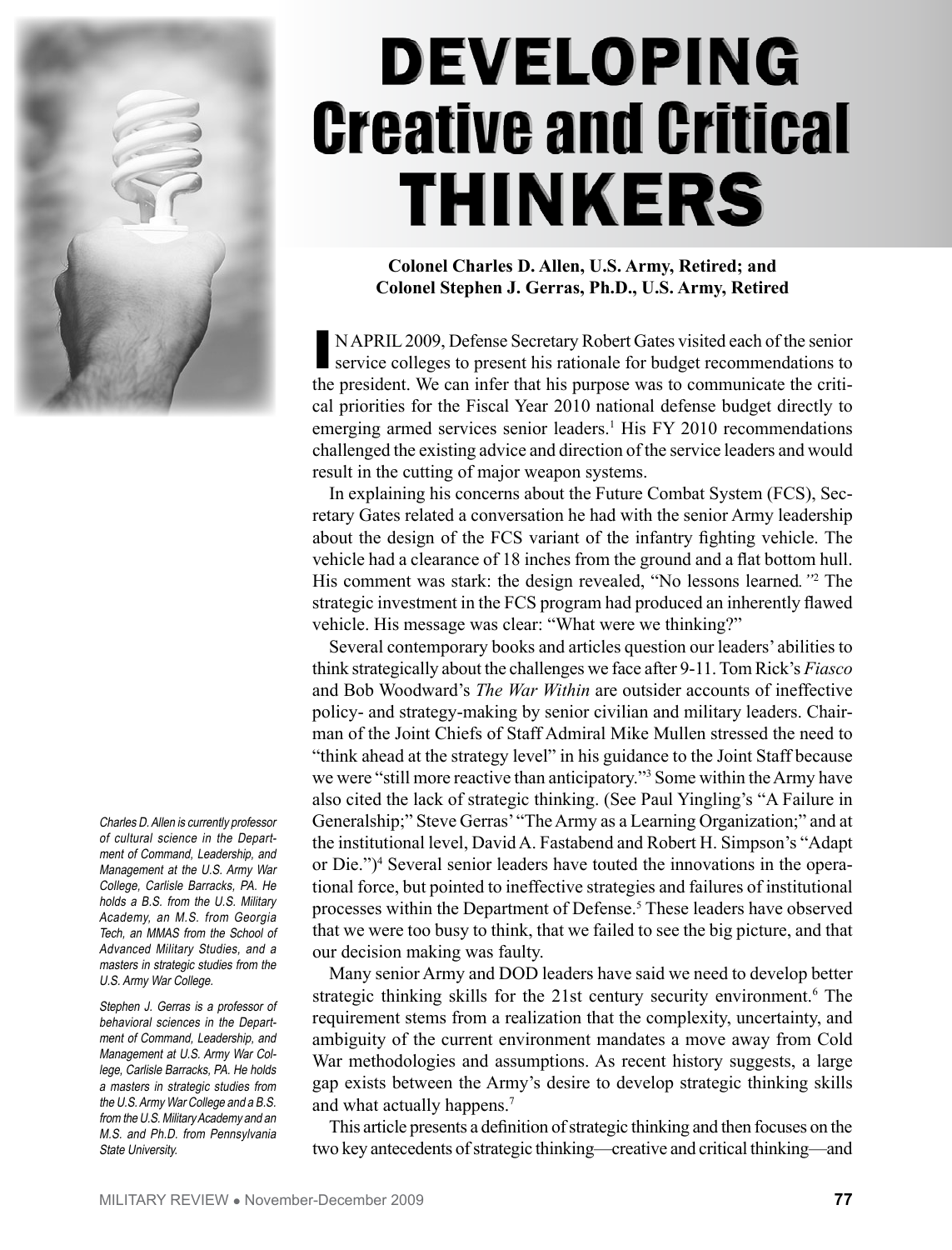presents the Army War College approach to educating students in these skills.

Strategic thinking is the ability to make a creative and holistic synthesis of key factors affecting an organization and its environment in order to obtain sustainable competitive advantage and long-term success. Strategic thinking meshes anticipated requirements with future organizational capabilities to ensure the organization "wins" in the future.

Examples of failures in strategic thinking abound. They include the recent failures of U.S. auto companies to understand the key factors facing their industry. Of greater significance is our own failure of strategic thinking in the formulation and acceptance of the many pre-war assumptions about Iraq. The core elements of strategic thinking are the ability to think creatively and critically about national security issues. We believe research in cognitive psychology, neuroscience, and decision making can and should inform the Army's calculus for developing strategic-thinking skills.

### **Creative and Critical Thinking in the Army**

We believe that providing students with the fundamentals of how to think about the challenges at the strategic level is vitally important because of the unpredictability of both the internal and external environments in which we operate. Consequently, our senior leadership must be skilled in developing and applying creative strategies to circumstances about which we have limited current knowledge or understanding. Creative thinking, therefore, is a critical element of strategic thought and is necessary for successful leadership of our military.

Creativity is the ability to produce novel ideas that others value. Individuals, groups, and organizations at the tactical, operational, and strategic levels need to be creative to provide new and effective approaches to challenges and understand the interaction between an organization and its external environment. The national security and contemporary operating environments are inherently volatile, uncertain, complex, and ambiguous.8 Operating effectively requires leaders who have the sophisticated cognitive skills appropriate for the multiple demands of such environments. They must learn quickly, adapt when necessary, anticipate the future, be mentally agile and versatile, and look at issues in the correct contexts.<sup>9</sup>

Creativity requires developing new ideas and concepts that are effective in resolving situations at hand. Creativity is as much about observing the internal and external environment and finding problems as it is about problem solving. Particularly at the strategic level, we must be sensitive to how we even *define* problems, since very often the specificity or breadth of the problem statement will limit the generation of viable solutions. The terms "novelty," "quality," and "appropriateness" are commonly used in definitions of creativity. These terms apply equally to problem definition as to the other components of decision-making processes.

Creative thinking is a cognitive process that supports divergent and convergent aspects of problem solving and decision making. Thinking creatively provides a means to identify that a problem exists and, therefore, helps with problem definition. It also gives rise to the generation of multiple alternatives and a range of options in this divergent component. Through the application of critical thinking, alternatives are analyzed and judged for effectiveness and appropriateness in solving the problem. The convergence on the problem solution results in a decision for implementation. However, our predilection for quick answers and easy solutions hinders the process of divergent and convergent thinking.

Our profession requires its leaders to be not only creative but also critical thinkers. Creative out of necessity, and motivated out of desperation, our adversaries rapidly adapt to changing circumstances. Our enemies will be creative, so we must be, too. Creativity and innovation must inform senior leaders in critically deciding what to do and how to do it. As Professor Diane Halpern notes, "Critical thinking is the use of those cognitive skills or strategies that increase the probability of a desirable outcome. It is used to describe thinking that is purposeful, reasoned, and goal directed."10 In essence, critical thinking is about using processes to evaluate and select information in order to improve one's judgment and make better decisions. While this paper does not outline the critical-thinking process, there are good references for detailed analysis of how to do critical thinking.11

# *…our adversaries rapidly adapt to changing circumstances.*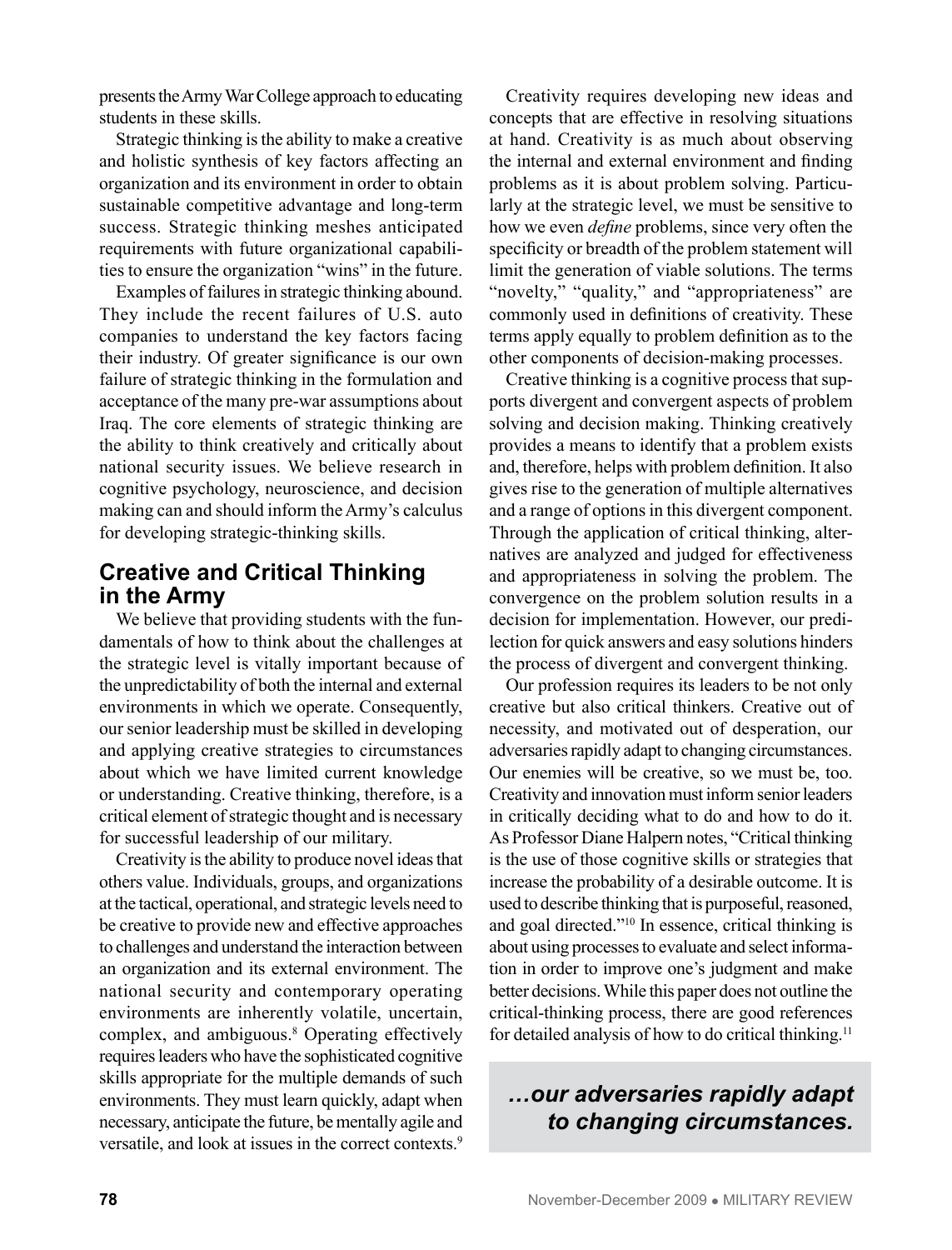How do we develop these judgment skills in Army leaders? In the academic context, one way is to teach logic and reasoning skills that are typically the focus of philosophy. A second way is to emphasize questioning and self-reflection skills that are usually the focus of education and psychology.12

One can apply these methods in an environment that is context-free or context-dependent. Contextfree development focuses on teaching thinking skills irrespective of a specific subject. Context-dependent development centers on teaching the same skills for a field of study. Based on our experiences at the War College, we think the best way to teach critical thinking skills to military leaders is to provide context-dependent skill development that incorporates philosophy's focus on critical thinking and education and psychology's focus on self-examination.

We argue that we can best develop strategic thinking skills if we—

● Use a multidisciplinary perspective to provide knowledge about thinking skills.

● Practice applying these skills in a contextdependent setting under the purview of a knowledgeable leader or facilitator.

● Encourage and motivate the routinely application of strategic thinking skills to important issues by creating a healthy environment in schools and units.

#### **Critical Thinking the Good and Bad News**

The Army has some structural and cultural processes and norms that facilitate critical thinking. The military decision-making process is a rational, methodological approach for making decisions. The joint operation planning process uses it for tactical planning. Followed correctly, it should lead to the best (or at least a better) decision given the degree of uncertainty and complexity of the situation. The challenge is that a wide range of opportunities for failure in critical thinking and a bad decision accompany each step of the military decision-making process. From receiving the commander's initial guidance to generating courses of action, from evaluating courses of action to listing assumptions, innate biases and fallacious reasoning can lead the decision-maker astray. The availability heuristic (recalling the most vivid events) and egocentricity (thinking one's beliefs are better than anyone else's) can lead the unit down the wrong road if the commander thinks his intuition is infallible and that the last way he dealt with a problem will work in the next case. At the end of the day, a leader must appreciate not only the value of the process, but also the importance of critical thinking.

The U.S. military has other attributes that facilitate critical thinking. For one, the military is extremely diverse. Rich and poor; black, brown, and white; Jewish, Christian, Muslim, and non-believers serve in the U.S. military. Diversity of thought can remove some obstacles to critical thinking and supports creativity and the cultivation of innovative solutions to pressing problems. Of course, the success inherent in leveraging diverse viewpoints and opinions depends on the commander's ability to listen to them.

Unfortunately, the combination of the Army's diversity and its emphasis on the military decision making process does not seem to be overcoming the challenges the Army faces as it attempts to become better at strategic thinking. The Army's biggest obstacle is its hierarchical nature and cultural norms. Reflective skepticism as a technique to improve judgment and decision making is difficult to embrace if officers or NCOs are not comfortable disagreeing with the boss, or even the boss's boss.This is especially difficult if senior leaders have egocentric tendencies toward extreme self-confidence because of numerous accolades and promotions. Unfortunately, leaders who have not taken careful steps to ensure the information they receive from their subordinates is "ground truth," even if it disagrees with their view, seem to be more the rule than the exception.

Because of its preeminence among the world's land forces, the Army has developed the ethnocentric view that the Army way is the best way. The impact of this ethnocentric (in addition to egocentric) view of the world is that the Army often struggles with cultural awareness, which is an artifact of faulty critical thinking. The intense focus of the Army recently on developing culturesavvy officers testifies to this shortcoming as well as a step toward meaningful change.

> *Diversity of thought can remove some obstacles to critical thinking…*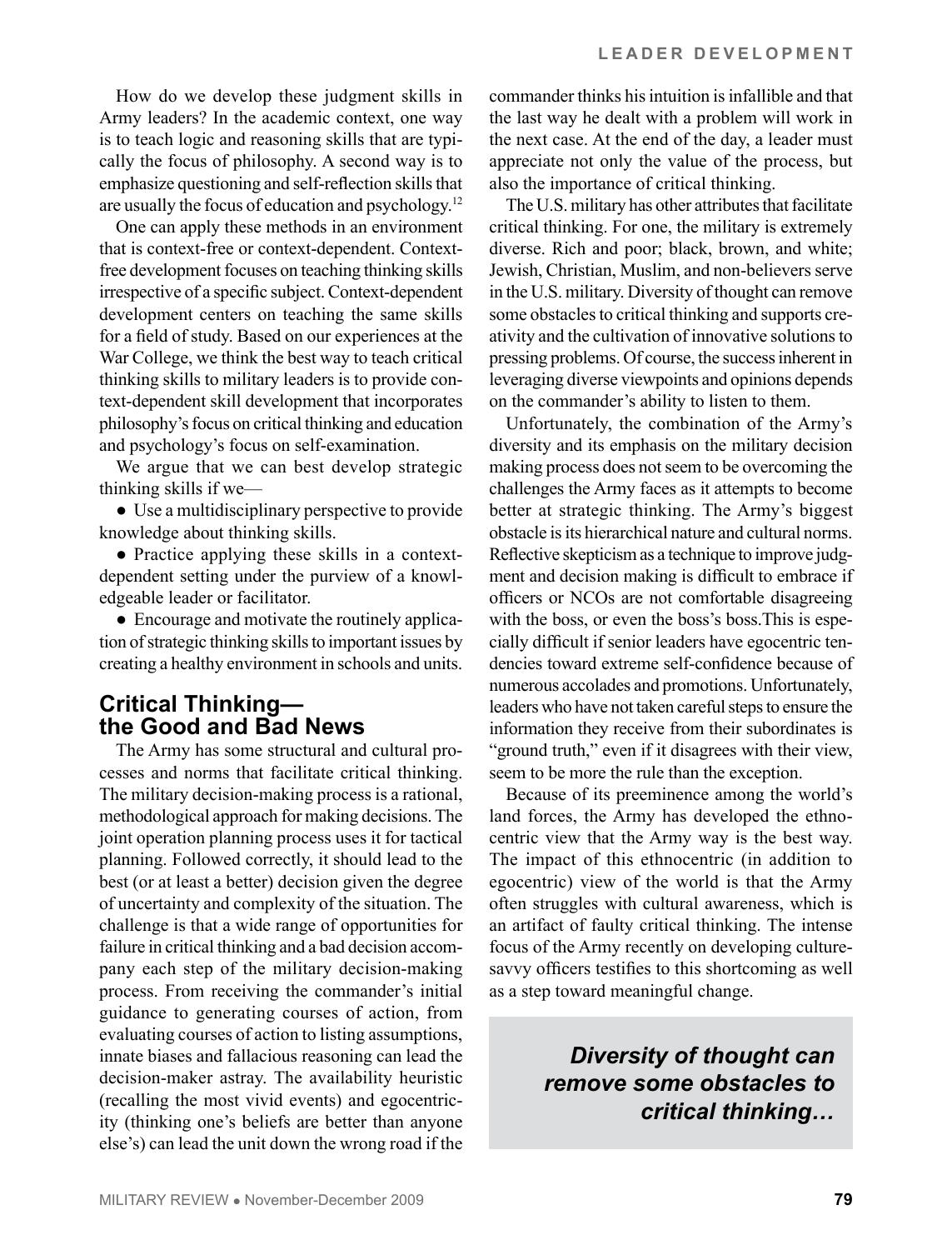An often overlooked requirement for successful creative and critical thinking is the concept of dialogue. The Army's hierarchical nature resists dialogue. Dr. Peter Senge asserts, "There are two primary types of discourse: dialogue and discussion. Both are important to a team capable of continual generative learning, but their power lies in their synergy, which is not likely to be present when the distinctions between them are not appreciated."13 If commanders and leaders are more interested in discussion than real dialogue, they reduce opportunities to challenge personal assumptions. Several things must occur for dialogue to begin in a command and staff meeting, a troop unit, or staff group at the Captain's Career Course. Most important among these is the requirement that participants regard each other as professional colleagues, not subordinates and superiors. In addition, someone must serve as a facilitator who "holds the context" of dialogue.14

In *Adapt or Die*, Fastabend and Simpson posit, "Critical thinking is also an aspect of environment. To foster critical thinking, Army teams must at times leave rank at the door. 'Groupthink' is the antithesis of [creative and] critical thinking and exists in organizations in which subordinates simply mimic the thinking of their superiors."15 To develop its criticalthinking capability, the Army must educate, train and select officers comfortable with putting their position power (i.e., their rank) to the side to facilitate better judgment through reflective skepticism. Jim Collins in *Good to Great* found that the leadership in great companies was not only about vision, it was "equally about creating a climate where truth is heard and brutal facts confronted. There is a huge difference between the opportunity to 'have your say' and the opportunity to be heard. The good-to-great leaders understood this distinction, creating a culture wherein people had a tremendous opportunity to be heard and, ultimately, for the truth to be heard."16 This requirement applies not only to unit leaders but also to facilitators and instructors in the educational system.

#### **How to Improve**

Given these challenges and obstacles, how do we make Army leaders better at creative and critical thinking? First, we must teach leaders the knowledge, skills, and terminology associated with thinking competencies. These are acquirable intellectual skills. As suggested earlier, the best way to teach thinking skills to Army leaders is to provide context-dependent skill development. Officers need to learn these thinking skills within the Officer Education System in Training and Doctrine Command (TRADOC). The real meat of strategic thinking development, however, will occur as TRADOC instructors and facilitators highlight strategic thinking opportunities in the vast array of topics in the TRADOC curriculum.

This recommendation, however, has one single but critical antecedent to success. First, TRADOC should develop in its instructors the requisite skills to enable strategic thinking in a *context-dependent* environment. Most important among these is the ability to facilitate dialogue. TRADOC instructors should understand when it is appropriate to offer direct presentation of information (lectures and demonstrations); when it is best to have a discussion; and most importantly, when to facilitate a context-dependent dialogue to develop conceptual skills. Second, not only does TRADOC need to develop the facilitation skills of its instructors, it needs to select instructors that have the background, intelligence, and requisite knowledge, skills, and abilities to ensure success. Such changes would raise the quality of TRADOC instruction.<sup>17</sup>

Not fully appreciated is the secondary effect of a strong TRADOC climate: its graduates will report to troop units where they can model these behaviors when they discuss complex issues. As Fastabend and Simpson note, "Army leaders must create an environment where critical thinking is the norm and reasoned debate replaces unspoken dissent. Critical thinking is a learned behavior that is underpinned by education. The Army education system . . . can be our most effective lever of cultural change. Many of our most important cultural shifts can trace their origins to the school house."18

Of course, Army officers will not immediately pin on the eagles of colonels and become strategic thinkers upon selection for a senior level college. Hence, we have the Adaptive Leaders Course as part of professional military ethics and the Basic Officer

*Army leaders must create an environment where critical thinking is the norm and reasoned debate replaces unspoken dissent.*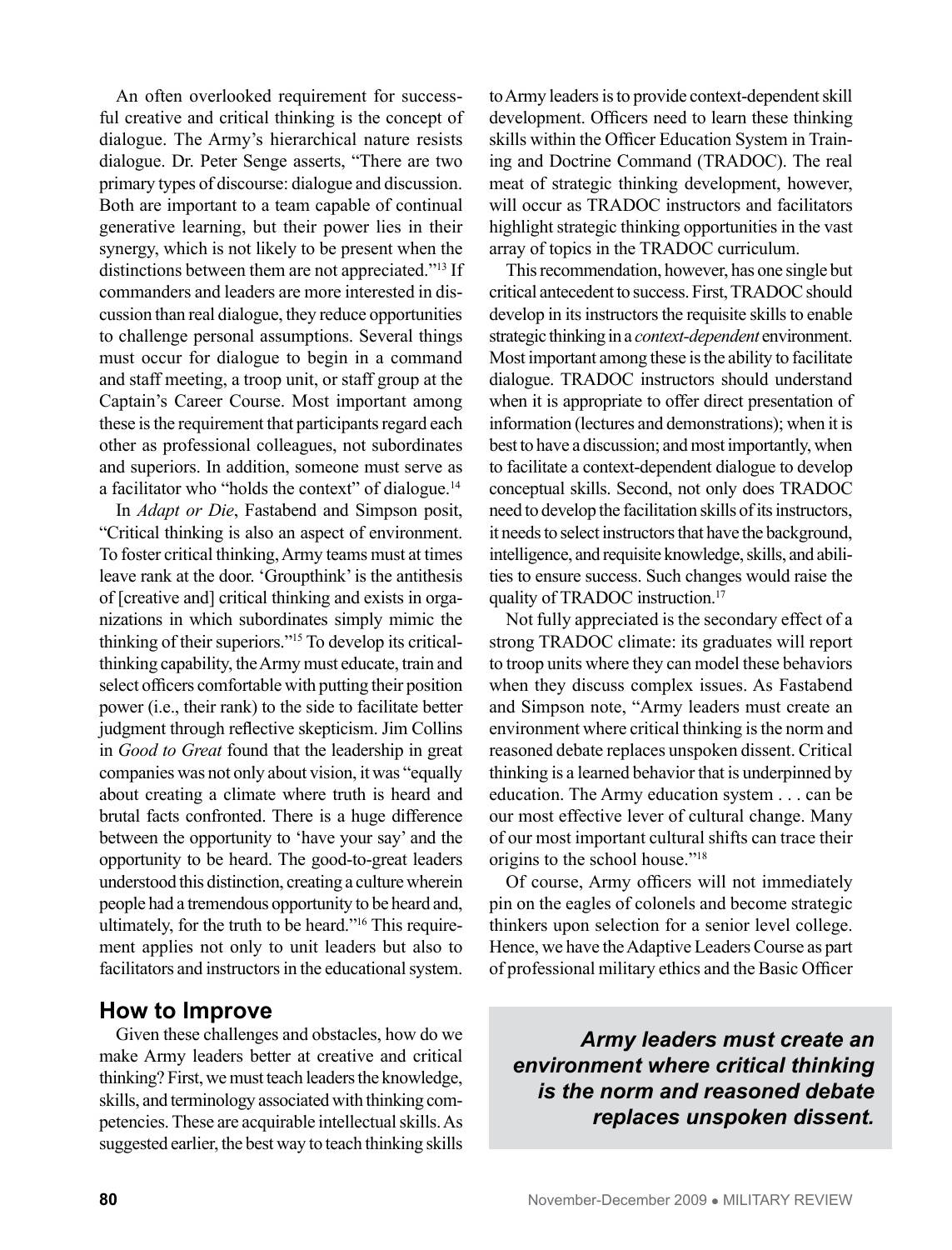Leadership Courses (I-III) for pre-commissioning sources and the initial training programs, whose goal is to develop officers with adaptive capacities and mental agility early in their careers.19 The Intermediate Level Education course at Fort Leavenworth includes lessons in both creative thinking and critical thinking in its L100 Leadership block of instruction. Junior field grade officers gain understanding of these thinking skills and have the opportunity to apply them effectively in operational assignments after graduation.

The thinking skill development that should occur in troop assignments will happen only if the culture of the Army begins to place a high value on it. Within the constraints of the Army force generation model, it simply makes sense that during the first year of the reset cycle, new battalion and brigade commanders and their subordinates should attend further facilitated training. Such training should focus on developing creative and critical thinking skills as well as maintaining a climate that facilitates dialogue. Opportunities to apply creative thought and critical analysis are ubiquitous in our current tactical and operational environments; we see them daily in media reports from the field. If the Army really cares about strategic thinking, it must devote time and resources to its development.

# **The War College Approach**

The Army War College has long recognized the need to educate its students in creative and critical thinking skills, but has struggled with finding the best way to introduce the material and develop competencies. For several years, the two topics were presented in a combined lesson during the core curriculum. Through the after-action review process, we realized that the single lesson either covered one topic in detail while giving short shrift to the other, or that both topics were addressed superficially. The realization fortunately coincided with a core curriculum revision that mandated a tenday core course on strategic thinking in academic year 2006. The new course incorporated a full lesson for both creative and critical thinking. The intent was to introduce students to the concepts of creative and critical thinking early in the academic year so they could be applied in seminar discussions throughout the remainder of the year. In order to develop as critical and creative thinkers, students not only have to learn the concepts, they must practice applying the concepts under the watchful eye of an experienced facilitator.

The survey lessons provided are context-dependent. The seminar sessions begin with a presentation by the faculty of the key concepts and predominant models (Table 1) to ensure that students have the foundational knowledge and a frame of reference for the topics. Within each session, a brief exercise gives students the opportunity to apply the concepts followed by an after-action review facilitated by the faculty to draw out the salient points. This

## CREATIVE THINKING

- To provide the student with a greater understanding of the individual and group creative problem solving processes.
- To increase the student's ability to be innovative and creative in an environment marked by ambiguity, complexity, and change.
- To increase the student's awareness of and appreciation for the competencies required by a strategic thinker.

## GRITIGAL THINKING

- To comprehend the wide range of criticalthinking skills relevant to strategic leaders.
- To comprehend the importance of reflection and self-awareness to identify the impact of biases, assumptions, fallacious reasoning, and egocentric thinking on the decisions we make as strategic leaders.
- To apply critical-thinking skills to real-world situations such as current events, strategic decision making, and ethical challenges.

#### **Table 1. Elective objectives.**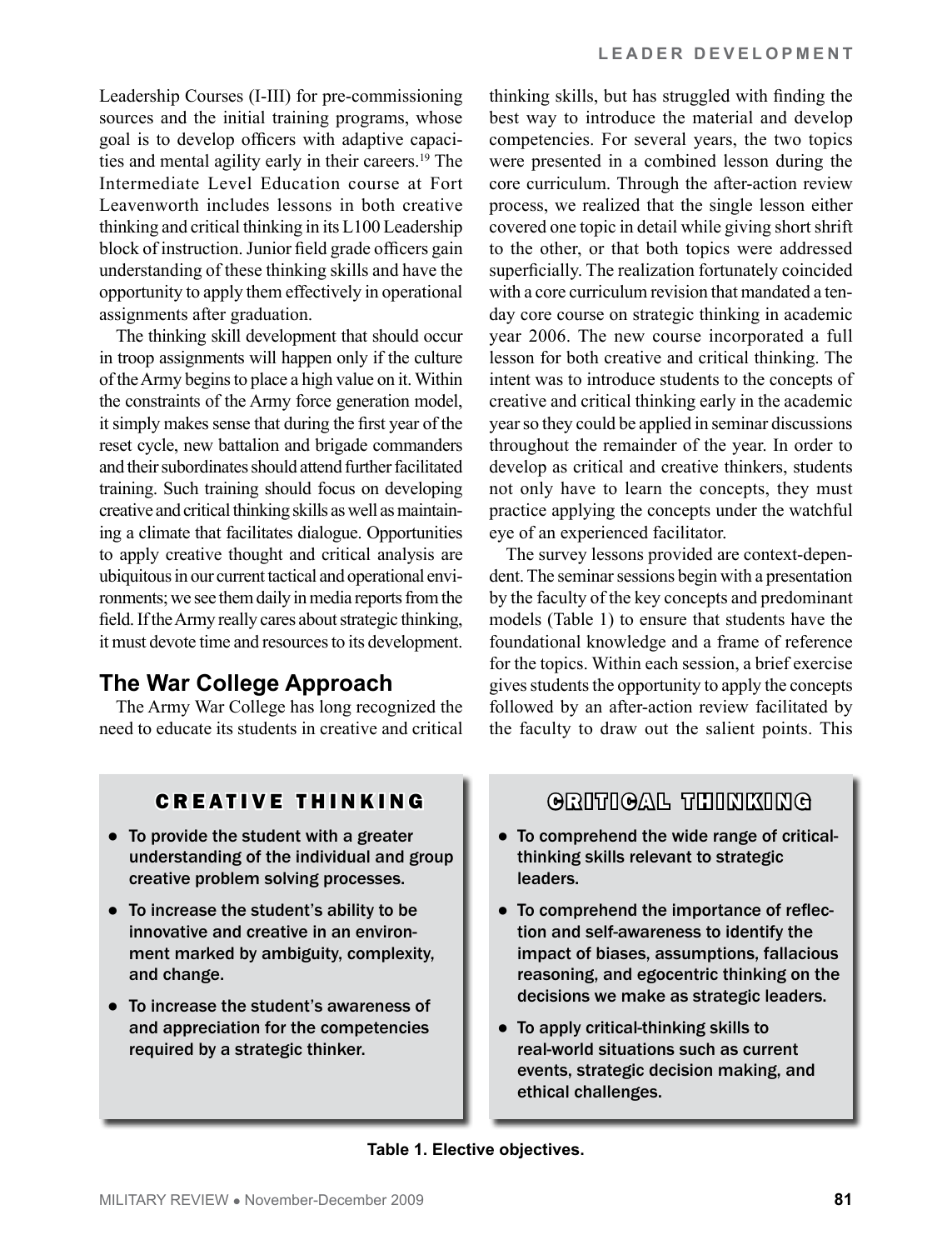

**Student Seminar 7 during the Theater Strategy and Campaigning course in the U.S. Army War College core curriculum. December 2008 to January 2009.**

questioning and reflection reinforces development of the thinking skill.

The Army War College also offers separate elective courses in these topic areas taught by faculty subject matter experts. While the lesson and elective course objectives (Table 1) are different, the scopes of the elective offerings are essentially the same. The creative-thinking elective is a senior leader-level course to help students deal with the issues and problems they are likely to encounter that require creative and innovative solutions. This course uses exercises that present unusual and challenging situations requiring creative solutions. The applicability of creative problem-solving techniques to strategic issues such as defense policy and domestic security is examined. Similarly, the critical-thinking elective aims to enhance the development and application of criticalthinking skills to analyze and evaluate complex issues and identify and argue the underlying assumptions that provide the foundation of strategic dialogue. The course develops students' critical-reasoning skills.

In each course, multiple perspectives give students a foundation in the concepts and theories of these cognitive skills. In each seminar session, there is an opportunity to test the concepts and confirm "proof of principle" through several methods. The electives' early lessons aim to develop selfawareness and specific thinking skills that support more complex application later in the courses. For the creative-thinking elective, students complete instruments like the Myer-Briggs Type Indicator, $20$ the Kirton Adaption-Innovation Instrument,<sup>21</sup> and Belbin's Team  $Roles<sup>22</sup>$  that reveal their preferences for creative styles as individuals and provide insights into their behavior within groups—either as members or leaders. In-seminar exercises demonstrate the concepts in action for individuals and teams. An example is a project planning simulation that demonstrates the improvement in creativity and decision quality by groups.<sup>23</sup>

In addition to in-house faculty, we offer the perspectives of visiting outside scholars and practitioners for topics such as strategic intuition and climate for innovation. The diversity of thought and material demonstrates the value of tapping into non-conventional (civilian) sources to find ideas that may have applicability for military problem sets. For each session in the creative-thinking elective, students make journal entries to capture their personal reflections on the concepts presented and assess their relevance to their past experiences and future positions.

Case studies are incorporated that present historical events and tough issues that require strategic thinking—creative and critical—to discern areas of concerns and underlying causes. Students attempt to define the problem and then examine the potential solutions. In the academic year 2010 core curriculum, we piloted such a case study using the enduring Palestinian-Israeli conflict. For the integrative lesson, students were required to use concepts from creative and critical thinking to gain a holistic appreciation of the complexity of the problem and the many perspectives that have thwarted solutions over the past half-century.

In the critical-thinking elective, students adopt the lens of strategic decision-makers in a variety of